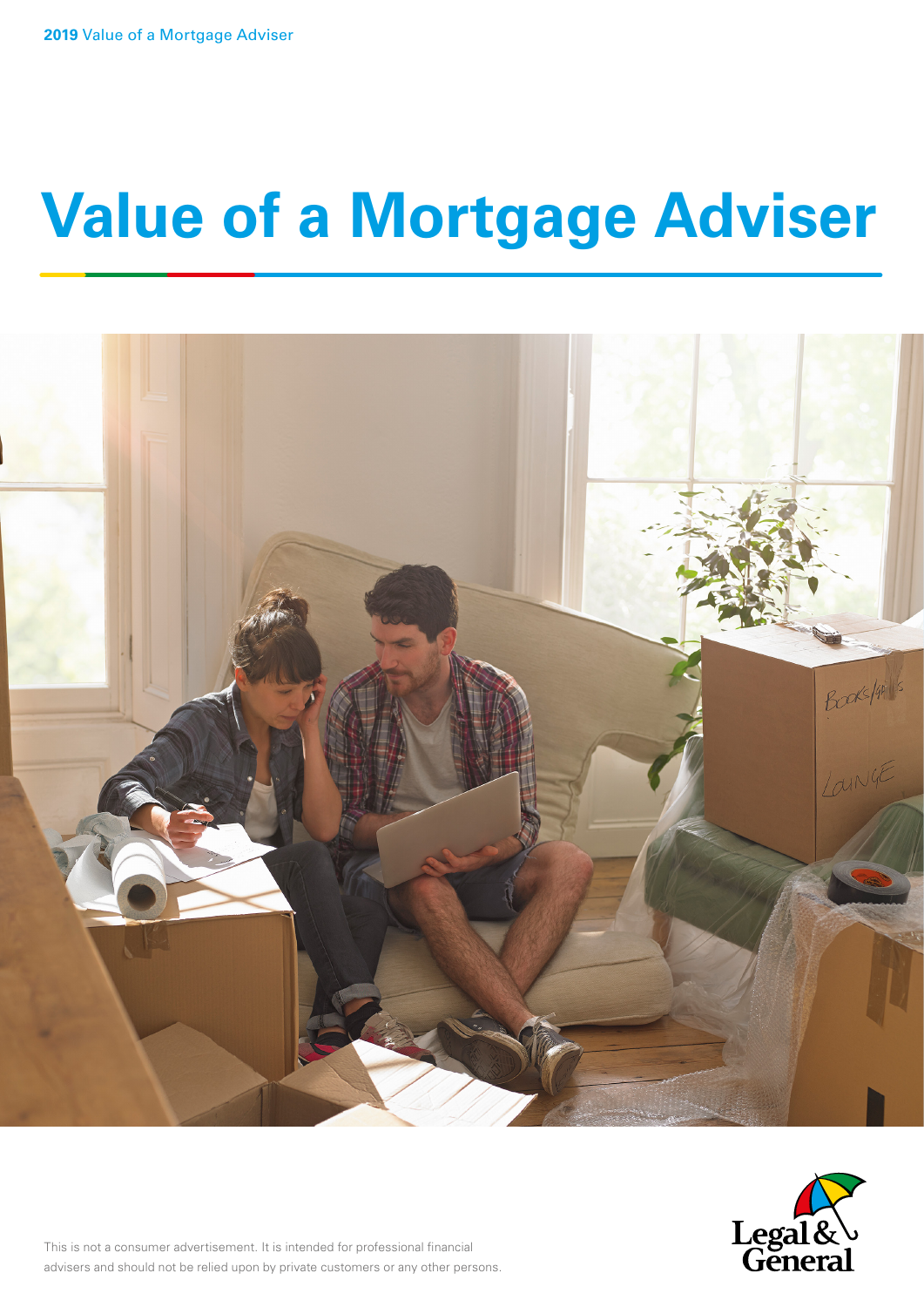More than ever, consumers are turning to mortgage advisers to help them get onto and up the housing ladder. Last year a record three-quarters of lending was advised. Yet despite the valuable role advisers play in helping consumers to find the right mortgage deal, thousands of borrowers every month still go direct to lenders. These borrowers could potentially be missing out on the best mortgage deals, as well as vital advice that could help ensure the future of their loved ones.



That's the finding of a new survey by Legal & General of over 2,000 borrowers, looking at 1,000 who had spoken to an independent adviser during their last mortgage application and 1,000 who had gone direct to the lender. The findings show that, of those that took independent advice, 95% would recommend that route to family and friends.

• Seven in every ten borrowers (69%) who went direct when switching mortgages stayed with their existing lender, compared to 57% for those who took advice. An adviser's mortgage search would have covered thousands more mortgages across the market.

And that faith is well rewarded. The findings strongly suggest that those who take advice benefit from better deals, saving them money and, perhaps more importantly, getting the right mortgage for their particular circumstances:

- 77% of those taking advice from an adviser opted for the fixed rate deals which usually offer the best rates, against 61% going direct, where 34% ended up on variable rates
- More than a quarter (29%) of those who took advice have switched their mortgage in the last five years, against just one in five (19%) of those who went direct and potentially missed out on opportunities to save when rates fell

Perhaps just as importantly, those consulting an adviser had vital discussions borrowers need about protecting against the risk of death or serious illness affecting their ability to make repayments. Eight out of ten taking advice said they spoke about at least one type of protection, whether life (62%), critical illness (33%) or income protection (29%).

More than a third of borrowers who went direct to the lender ended up with no protection in place (34%). Worryingly, 5% didn't even know if they had a policy.

Our findings show that speaking to an adviser is a valuable opportunity for borrowers to consider how they can protect their families' futures, as well as to get the best mortgage deal possible for their circumstances. That's something we should all encourage.

Despite this, 70% of those who have gone direct to a lender in the past say they're unlikely to use an adviser in future either.

### Executive Summary

To address that, we urgently need to tackle the misconceptions and profound lack of awareness the survey finds among some borrowers about the benefits advisers bring:

- 31% explicitly said they didn't see the value of a mortgage adviser
- 22% said they simply didn't think to use a mortgage adviser
- 21% said they thought they would get a cheaper mortgage by going direct to the lender
- 15% said mortgage advice was too expensive.

Most strikingly of all, only 40% of these borrowers understood that the adviser works in their interests, rather than primarily for the lender or estate agent.

Our survey shows there's a real danger some buyers are dismissing the value advisers bring to the process without even understanding what they do. And that

means they not only miss out on opportunities to get a better mortgage deal; they also don't have conversations that could prove vital if the worst was to happen. If we want to avoid this sort of buyers' regret, we need to be clearer about the vital role advisers play in the house buying process.

We hope this report can contribute to that goal.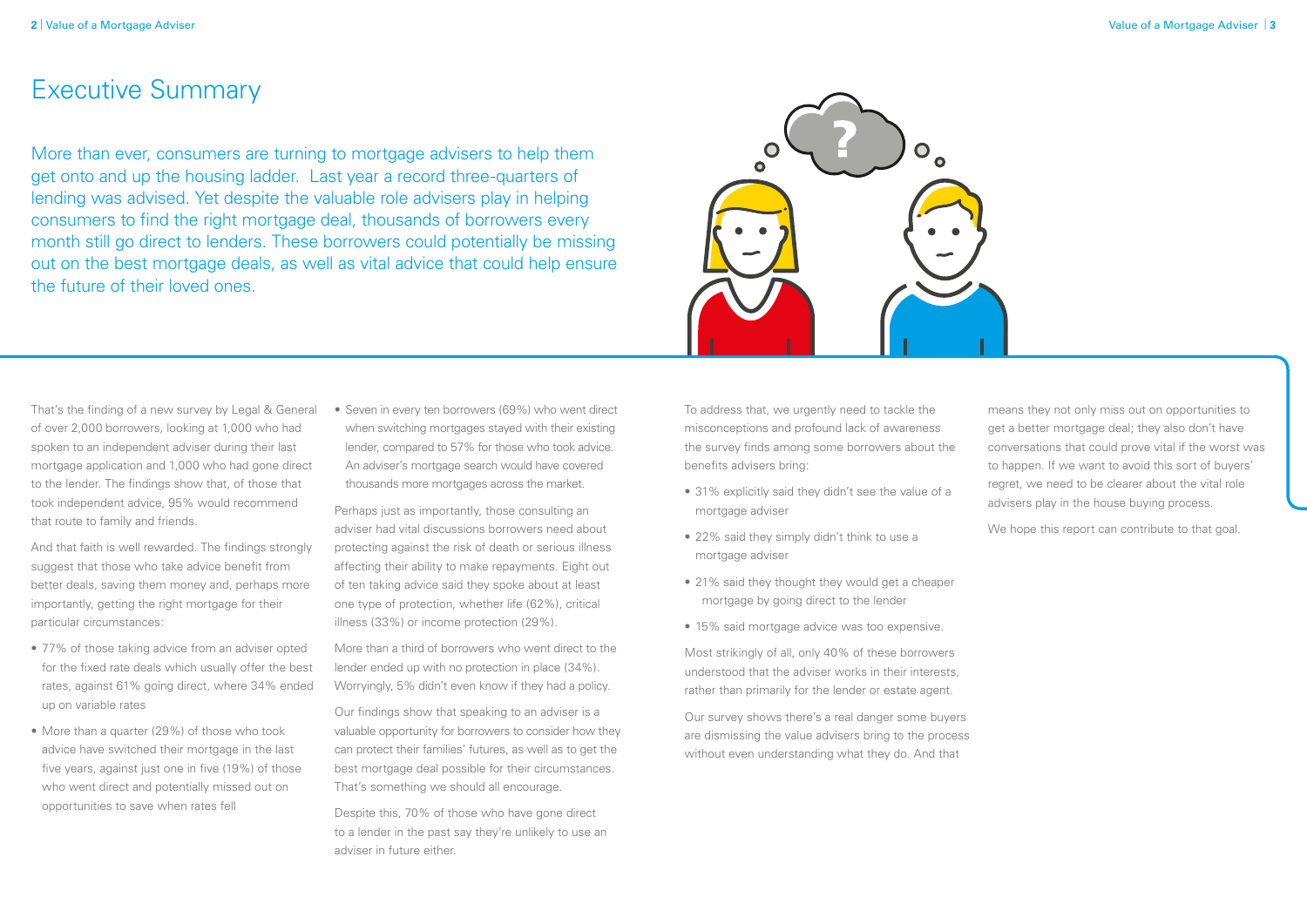## Introduction: Making their own luck

Mortgage advice is more popular than ever. According to the Intermediary Mortgage Lenders Association, advisers were involved with almost three quarters (74%) of all lending in 2018 – the highest share on record.<sup>1</sup>

> How likely would you be to recommend that your friends and family use an independent mortgage adviser when buying a home?

... lending across the residential market was £267.5bn in 2018, up 3.8% on 2017.



And, regardless of the wider economic uncertainties, it is a strong market that they dominate: According to UK Finance, lending across the residential market was £267.5bn in 2018, up 3.8% on 2017.<sup>2</sup> In the third quarter of last year, new lending commitments hit their highest level in over a decade,<sup>3</sup> while first-time buyers over the year were at their highest for 12 years.4

Of course, advisers are helped by the changes introduced by the 2014 Mortgage Market Review and the continued recovery of mortgage lending. But they have not just recovered lost ground since the review, but also continued to grow their market share. And that's because they continue to provide an excellent service that's highly valued by those that use it.

Our survey of over 1,000 borrowers who used an adviser said they're either likely (52%) or extremely likely (43%) to recommend independent advice to friends and family when buying – 95% in total, an even higher proportion than when we asked the question two years ago (93%) in a similar survey. That's a massive vote of confidence from those who have experience of taking advice from a mortgage adviser.

Moreover, there's every reason to expect that to continue. Encouragingly, there is, if anything, even more support for independent advice among younger buyers (97% of those aged 25 to 34) than older borrowers (92% of the 55-64 year olds). Almost all (98%) of the younger generation said using an independent adviser when buying their current home was valuable or extremely valuable.

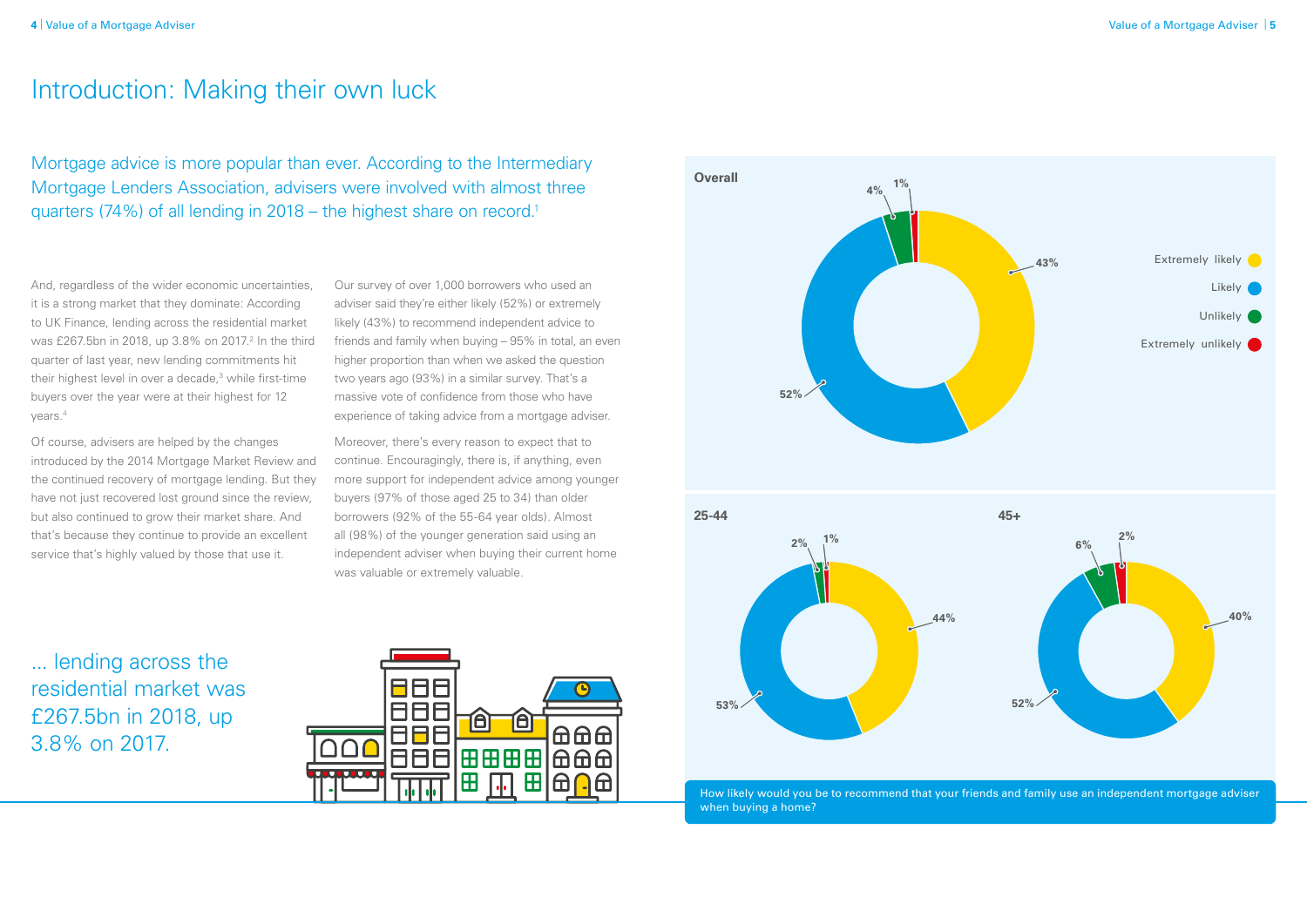This support, of course, reflects the practical benefits advisers bring when it comes to finding the best deal. The research, which also surveyed over 1,000 borrowers who went direct to lenders, shows significant differences in outcomes:

- 77% of those taking independent advice ended up taking fixed rate deals (which often top mortgage best buy tables), against 61% going direct to the lender. Among those going direct, more ended up on variable rates (34% to 20%), likely to be the lenders' standard variable rate, which could mean a difference of hundreds of pounds even on a relatively modest mortgage.
- Well over a quarter (29%) of those who used a mortgage adviser have switched their mortgage in the last five years, against just one in five (19%) of those who went direct. In a period in which Bank of England base rates have been cut and then raised again, that means those with an adviser were less likely to miss out on opportunities to switch to a better deal as lenders' rates changed.
- Seven in every ten borrowers (69%) who went direct when switching their mortgage also stayed with their current mortgage lender, potentially missing out on deals with other mortgage lenders. The equivalent figure for those who took independent advice was 57% and these borrowers would have benefited from the adviser searching for the best possible deal across the whole market

It's not all about the market search and getting the best rate, however. About a third of those who took independent advice say they want to hear from their adviser about the next steps when their current mortgage is coming to an end (35%) or about a mortgage that better suits their circumstances in some other way (31%). And homeowners are also keen to hear from advisers about a variety of other financial issues:

- How wider economic changes could impact their financial circumstances (15%)
- Tips to get their financial circumstances in a better position for when they need to remortgage (24%)
- How they could use housing wealth to help pay for retirement (12%), reflecting the growing interest among older homeowners in lifetime mortgages and other retirement lending products.

Perhaps this explains why advisers continue to grow in popularity despite the rise of price comparison sites and automated "robo advice". It's this wider view advisers bring that means they continue to add real value for the buyers they serve. It's not all just about price.



The lesson seems simple: In many cases, borrowers could benefit from speaking with an adviser.

That should be no surprise: Achieving the best mortgage deal for a borrower's circumstances is core to an adviser's role, and it's a big part of why buyers use them in the first place. High street lenders have the profile and brand recognition, but advisers can put borrowers in touch with a whole range of smaller building societies and specialist banks that could offer a cheaper or more suitable deal, many of whom do not sell direct. In fact, advisers have access to thousands more products than those available to customers going direct to a lender.

Moreover, a good adviser will also keep in touch with borrowers and alert them when there are opportunities to save. Indeed, when asked when they'd most like to hear from their mortgage adviser, the most popular answer was that they'd ideally like to hear from an adviser if a cheaper mortgage deal became available (42%).



### Shopping on price? The market of the market of the market protecting the market



What would you ideally like to hear about from your mortgage adviser?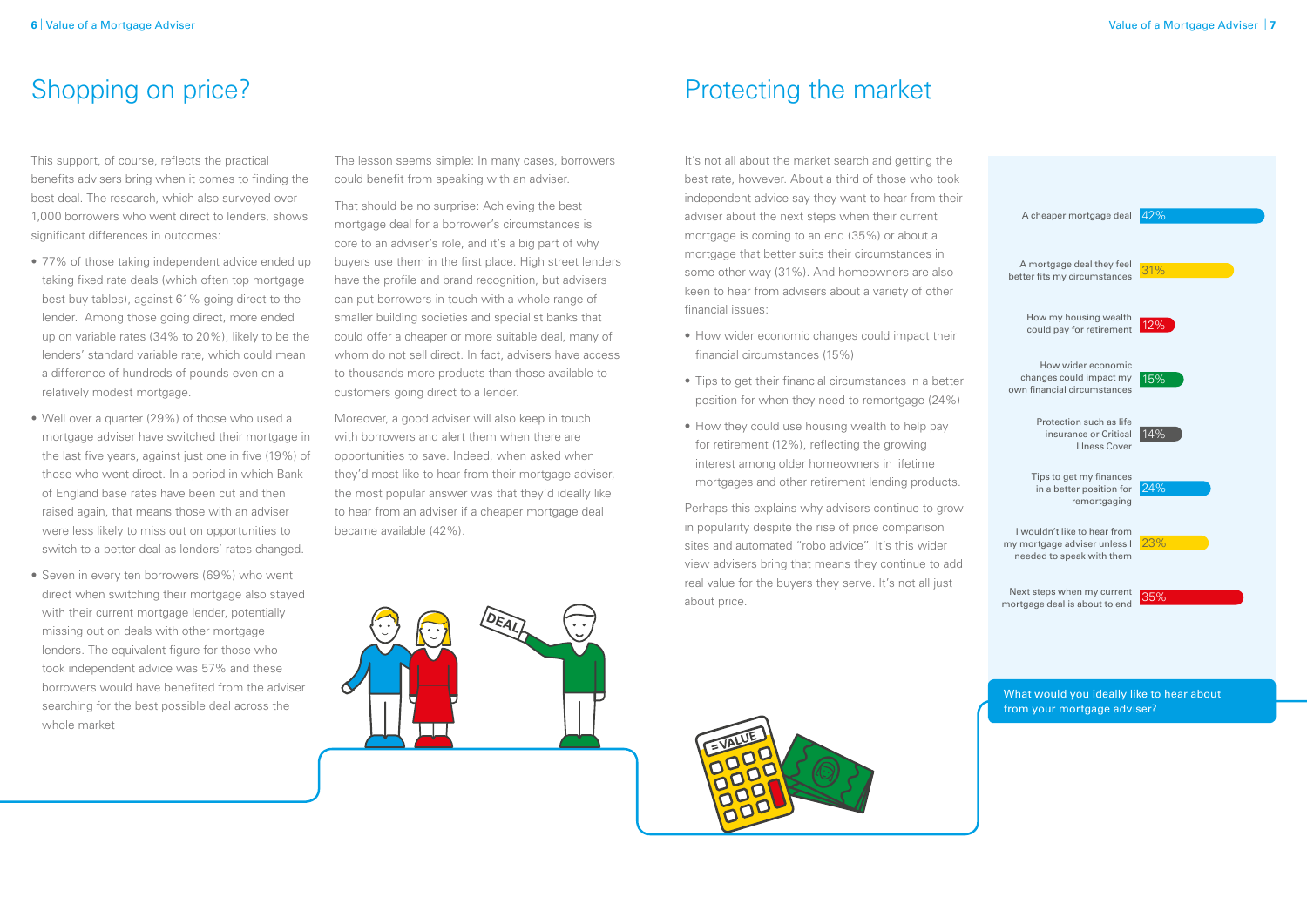### Protecting consumers **Barriers** Barriers to advice



That's an encouraging finding. Protection is vital for borrowers. Our 2017 Deadline to the Breadline report showed many people have very little to fall back on. Just under a third (30%) of UK employees said they had no financial backup in place if they or a loved one were affected by a critical illness, disability, redundancy, loss of salary or death. Most employees could last little more than a month if the main breadwinner in their household could no longer work.<sup>6</sup>

Crucially, too, protecting consumers and their families against the financial impact of death or a long-term illness is an area where most advisers are already active. Eight out of ten of those who used an independent mortgage adviser say their adviser spoke to them about at least one type of protection, whether life insurance (62%), critical illness cover for conditions like cancer (33%) or income protection (29%). Only 13% said they didn't, with the other 7% unsure.

Many buyers already appreciate this. Among those that used an adviser, 35% said their family's financial security if they died was the most important thing to protect when taking out a large financial commitment such as a mortgage. Almost as many cited their family's financial security if they were not able to work.

Among those that didn't use an adviser, the



If more people are to think about life insurance, critical illness or income protection, and get the best possible mortgage deal for their circumstances, we need to see even more people take independent advice. There will, of course, be a small number of cases where advice isn't needed. But it's nowhere near as high as a quarter of all lending. In the vast majority of cases, borrowers benefit from an adviser, as our findings clearly show. So why are there thousands of cases every month where people don't use it? Without consulting an adviser, it's unlikely they would even know about the thousands of deals available in the rest of the market. It's telling that among those sticking with their lender after taking advice, the reasons for doing so were much more varied: only 45% said it was simply because they got a good deal. Reducing hassle (7%), saving time (5%) and a good experience with their existing lender (15%) were other reasons to stay put.

In some cases, borrowers simply don't know that they may not be getting the best deal by going direct. Of those who didn't use an adviser when switching products and stuck with their existing lender, for instance, three quarters (74%) say they stayed put because they felt they had got a good deal.

proportions were similar. Yet, despite this, only half (51%) of those going direct took life insurance when they bought their last home and about one in six (17%) in both cases took critical illness cover (CIC) and income protection. Over a third (34%) of homeowners who didn't use an adviser when they took out their mortgage ended up having no protection policy in place, and a further 5% didn't know if they had a policy. That means tens of thousands of households who are left badly exposed.

When it came to borrowers who had taken independent advice, advisers were championing protection in mortgage conversations. 80% of those using an adviser discussed at least one type of protection, such as life insurance, critical illness cover or income protection. These are important conversations and advisers play a central role in helping families become aware of the risks they face, and the protection they need.

...only half (51%) of those going direct took life insurance when they bought their last home and fewer still took out critical illness cover (17%) and income protection (17%).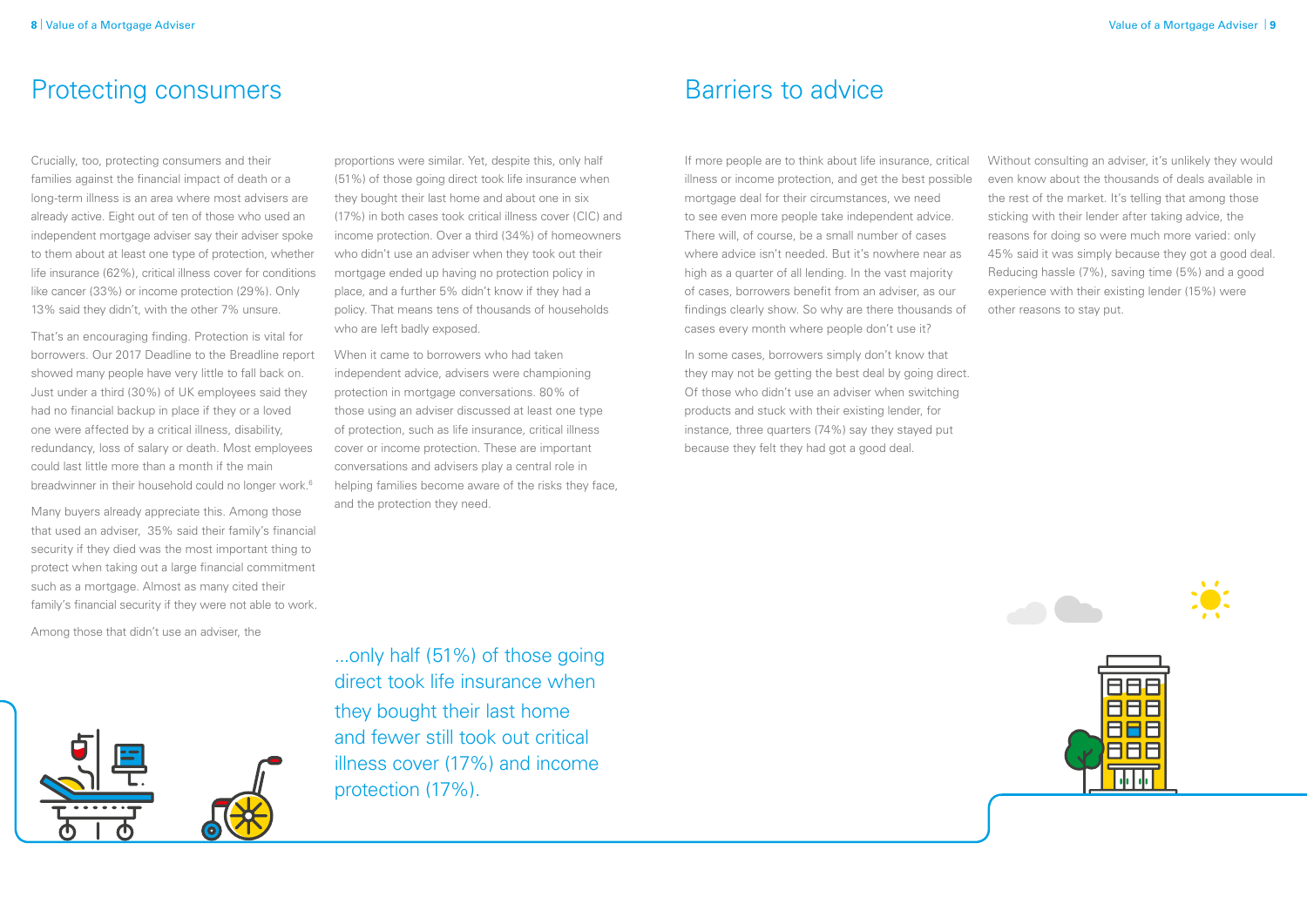#### **10** | Value of a Mortgage Adviser Value of a Mortgage Adviser | **11**





In many more cases, though, the decision to eschew independent advice is down to a lack of understanding about the role and value of advisers in the mortgage process:

- 31% of those not taking independent advice said they didn't know the value an adviser could bring to their search for a mortgage
- 21% said they would get a cheaper mortgage going direct to the lender, which ignores the ability of advisers to source not only cheaper deals but the right mortgage for the individual's circumstances
- 15% said mortgage advice was too expensive despite the large numbers of advisers working solely on commission
- 22% said they simply didn't think to use a mortgage adviser

It's hard to appreciate the value of an adviser if you don't know what they do.

These findings clearly show that, among some borrowers, understanding about the help advisers can provide is limited or non-existent. That's starkly illustrated by the fact that, when asked who they thought a mortgage adviser primarily works on behalf of, four in ten (40%) successfully identified that it was the borrower. The same proportion named either the lender (34%) or the estate agent (5%), with 22% admitting they weren't sure.

Worryingly, this is not a problem that will sort itself

### The knowledge gap

#### References

Yet the evidence is clear that taking advice from a mortgage adviser not only leads to better outcomes for borrowers, but also ensures important conversations around insurance and buyers' wider financial circumstances take place. Advisers have a good story. If more borrowers are to get the outcomes they need, the whole industry needs to get better at telling it.

3. https://www.bankofengland.co.uk/-/media/boe/files/statistics/mortgage-lenders-and-administrators/2018/2018-q3.pdf?la=en&hash=74A-

- 1. http://www.imla.org.uk/resources/publications/the-new-%60normal-prospects-for-2019-and-2020.pdf
- 2. https://www.propertyreporter.co.uk/finance/gross-mortgage-lending-sees-steady-rise-during-2018.html
- 67F373AD4FD678D26EF3E9B5FBC170F07B1C5
- - 5. Based on data from Twenty7Tec 15.04.19
	- 6. https://www.legalandgeneral.com/adviser/protection/news-insight/deadline-to-breadline/infographic/

4. https://www.mortgagefinancegazette.com/lending-news/mortgage-lending-figures/highest-first-time-buyer-numbers-12-years-19-02-2019/



out. While a minority (30%) of those who didn't take independent advice would do so if they were looking for a mortgage in future, the remainder would not. That's not surprising. Many who go direct believe they have ended up with a good deal, and, without advice, they will not know what they are missing.

Who do you think a mortgage adviser primarily works on behalf of?